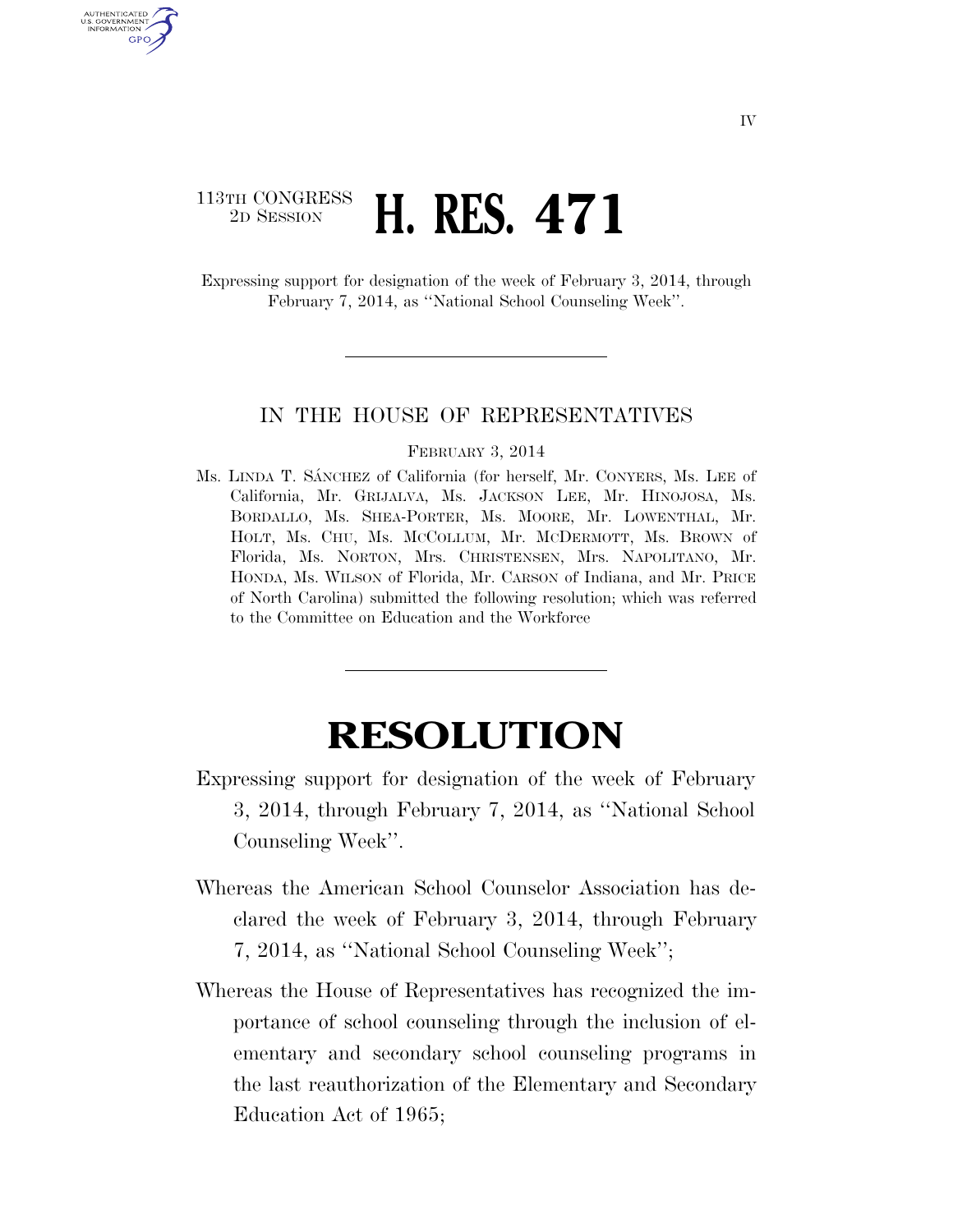- Whereas school counselors have long advocated that the education system of the United States must provide equitable opportunities for all students;
- Whereas school counselors have long emphasized the importance of personal and social development in contributing to academic achievement;
- Whereas school counselors help develop well-rounded students by guiding them through their academic, personal, social, and career development;
- Whereas school counselors play a vital role in ensuring that students are college and career ready and aware of financial aid and college opportunities;
- Whereas school counselors may encourage students to pursue challenging academic courses to prepare them for college majors and careers in the science, technology, engineering, and mathematics fields;
- Whereas school counselors provide support for students whose family members have been deployed to conflicts overseas;
- Whereas school counselors help students cope with serious and common challenges of growing up, including peer pressure, bullying, mental health issues, school violence, disciplinary problems, and problems in the home;
- Whereas school counselors are also instrumental in helping students, teachers, and parents cope with trauma and community and national tragedies;
- Whereas school counselors are among the few professionals in a school building that are trained in both education and mental health;
- Whereas despite the important contributions of school counselors to student success, counseling positions are not al-